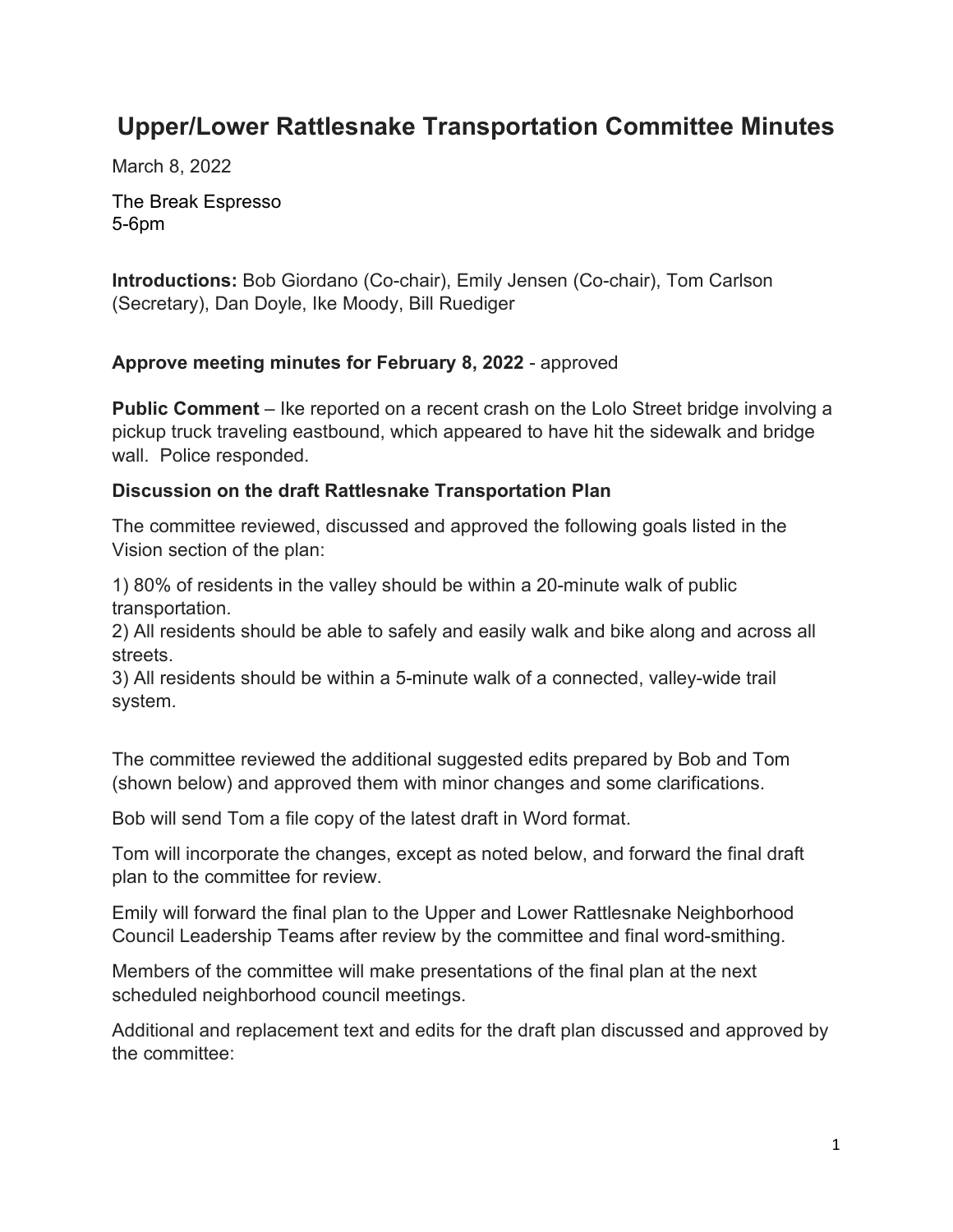## Introduction

The Rattlesnake Transportation Plan was created in order to address deficiencies in the shared mobility system of the residents and visitors of the Rattlesnake Valley in Missoula, Montana. The goal is

to improve streets, trails and services, in a way that serves all needs. With agencies, organizations and interested citizens working together, the Rattlesnake Valley can become a more livable place.

In the Fall of 2016, the Rattlesnake Transportation Committee formed as a subcommittee of the adjoining neighborhood councils. The committee began monthly public meetings to discuss ways to effectively improve movement throughout the Rattlesnake Valley for all modes of transportation. In 2019, the committee decided to make a transportation plan. Working alongside the Office of Neighborhoods, a process was put in place to gather input and feedback from residents of the adjoining upper and lower rattlesnake neighborhoods. A questionnaire was distributed over the span of approximately five months. The questionnaire received over 600 responses. A draft plan was created and another two-month public comment period was held. The result was 80 more public comments, leading to this final draft.

The work of this plan follows previous efforts, and aims to grow momentum for positive change. Previous efforts and plans include the 'Rattlesnake Valley Comprehensive Plan Amendment: 1995 Update', and

the '2011 Rattlesnake Valley Transportation Summit Study'. The Summit Study prioritized areas of the Rattlesnake most in need of improvement and was adopted by both the Lower and Upper Rattlesnake Neighborhood Councils, as well as the Missoula City Council. In order to update the 2011 Summit study, and in the spirit of collaboration, we offer the following:

## Vision

Every resident of the Rattlesnake Valley can directly and safely walk and bike to meet their daily needs. The Rattlesnake Valley is accessible in all seasons and is an enjoyable place to live, work and play. While improvements can be made to facilitate safer and more efficient automobile transportation in the valley, the majority of infrastructure investments in the valley have already been made for the benefit of driving private motor vehicles. The infrastructure for other modes of transportation is inadequate and unsafe and public transit is not reasonably available for many residents. The next two decades of transportation planning and funding should prioritize other forms of transportation, including walking, biking and public transit. Accordingly, the goals of the next two decades are:

1) 80% of residents in the valley should be within a 20-minute walk of public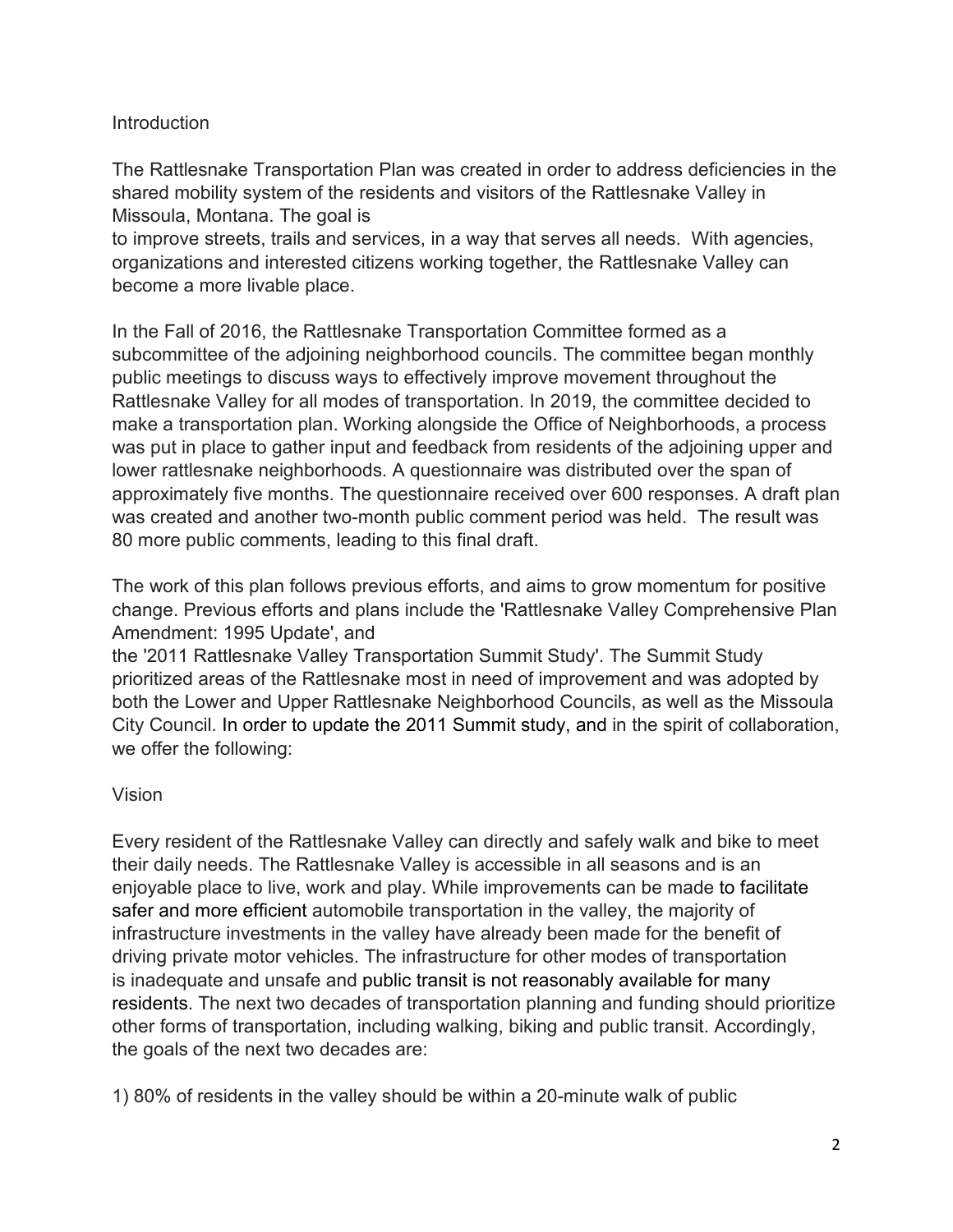transportation.

2) All residents should be able to safely and easily walk and bike along and across all streets.

3) All residents should be within a 5-minute walk of a connected, valley-wide trail system.

## **Mission**

The mission of the Rattlesnake Transportation Committee is to promote safe, efficient, equitable and accessible transportation options for residents and visitors of the Rattlesnake Valley.

This transportation plan is a way to meet the Vision and Mission.

# Purpose of this plan

The purpose of this plan is to identify transportation issues and locations of concern in the Rattlesnake Valley, incorporate public input, and list possible solutions for consideration by decision-making

organizations when planning, prioritizing, and implementing projects. The committee believes that this planning effort is important and that the issues and possible solutions documented in the plan will be taken as significant public input. The list of solutions, found in the Projects section of the plan, were generated by public input for each Issue and represent alternative actions that could be implemented to address the identified concern. This plan provides a framework for future discussion of the issues and identification of preferred solutions yet it does not take the place of additional public input by the committee or anyone on any future proposed transportation project.

Additional edits for the plan:

1-- Add a note on streets that had work done the last two summers, primarily: Missoula Avenue, Rattlesnake Drive, Van Buren/ Missoula Avenue. The note could simply say: "Note: work has been done on this street section since this plan process began. The Rattlesnake Transportation Committee

will continue to monitor the project."

The text suggested above will be added but the draft plan will also be updated to reflect changes caused by projects in 2021 by revising the text as follows:

## Intersection improvements:

Van Buren Street at Missoula Ave. – Map Index U4 No Changes

# Complete Street

Rattlesnake Drive north of Missoula Ave. to Creek Crossing (LRTP # 156) – Map Index U7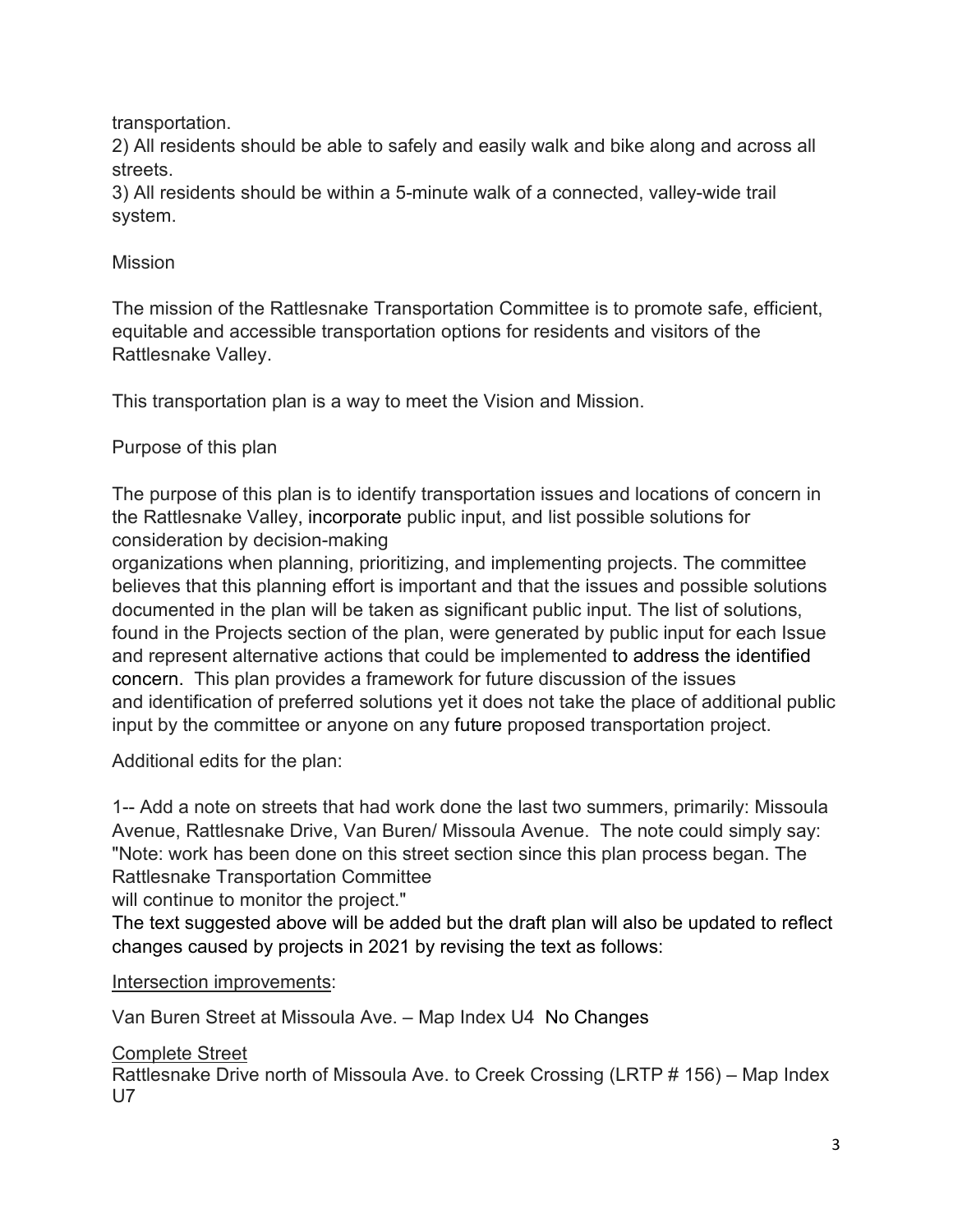Issues - Lack of ped/bike facilities along the entire segment, high volume mixed traffic, commuter route, school access route, bump-outs at Pineview and Mtn. View near Rattlesnake School, unsafe crosswalk on north side of Mountain View intersection due to vegetation, a fence, a power pole and an old river rock 'pier' blocking pedestrians' and

drivers' view, housing density

Solutions - Make improvements for safer walking, biking, and school access such as:

• Construct sidewalks and designate bike lanes along entire segment

● Address Rattlesnake School crosswalk safety issues for pedestrians and bicyclists at Pineview and Mtn. View. Options include:

o Modify bump-outs for safer biking **-** this has been accomplished

o Change bump-outs to a raised pedestrian crossing - the bumpouts have been removed

o Remove bump-outs and install a pedestrian refuge island instead - this has been accomplished

o Move crosswalk at Mountain View to south side of intersection for better visibility for both pedestrians and drivers. (Kids would also then be on the correct side of Mtn View so would not need to then cross again in front of buses, etc. to get to school) - this has been accomplished

Bike/pedestrian facilities

Missoula Ave. from Van Buren Street to Lolo Street – Map Index H5

The following text should be deleted because of project accomplishments during 2021: Issues - Poor pavement condition and overhanging vegetation restricts use of ped/bike space

Solutions – Reestablish safe pathways for bicycle and pedestrian travel such as: 10

● Repave existing bike/ped pathway and trim vegetation.

● Investigate different lane configurations for scheduled 2021 repaving project

2- Add the term 'protected bike lane' for potential solutions on any street section that references Van Buren, Rattlesnake, Greenough, Duncan. (it's already listed in a couple spots)

3- Add 'edge lane road' as possible solution for Greenough and for Lolo, as referenced in the recent letters we sent on those two streets. 'edge lane road' is the same as 'advisory bike lane' I believe. Add definitions for both 'edge lane road' and 'advisory bike lane.'

4- Under potential solutions, add 'Consider an urban trail along the south side of the railroad tracks, leading to downtown and points westward' for the Spruce/Greenough railroad track crossing project.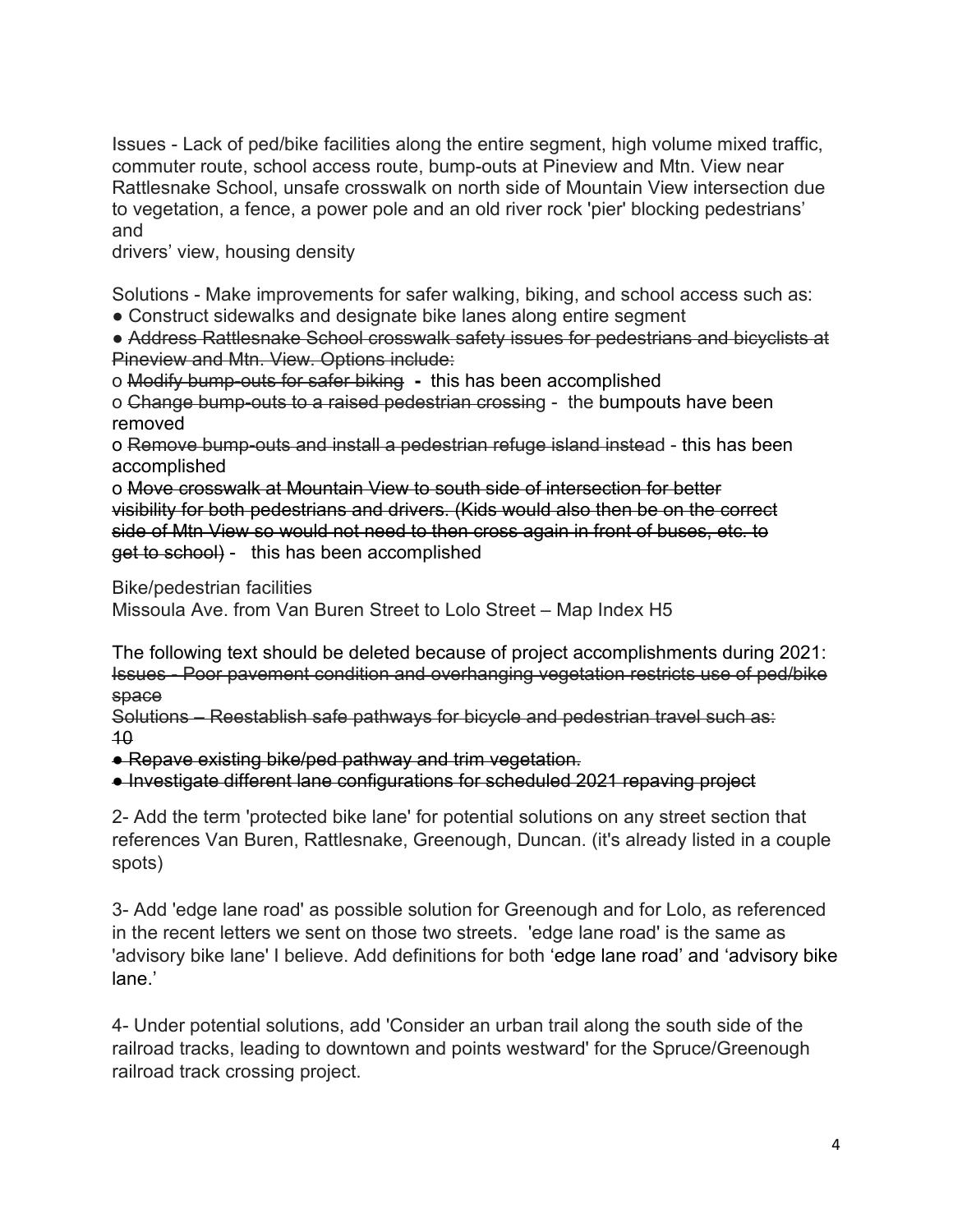5- Under 'other issues', add: Evacuation Routes- Valley wide Issue - Concern for not being able to exit the Rattlesnake Valley in case of large fire, train derailment or other catastrophe. Solutions - Begin a process to convene citizens and agencies to identify threats and solutions.

6- Move the first two sentences under 'history' to be the first paragraph under 'existing conditions'. It seems to be a better fit under 'existing conditions'.

History of Rattlesnake Valley

The Rattlesnake Valley ranges from one half to one mile wide, and is approximately four miles

long. The valley begins where Rattlesnake Creek meets the Clark Fork River near downtown

Missoula, and extends north to the Rattlesnake mountains. Through the ages, the Rattlesnake

Valley was a traditional dwelling and living place for Native Americans. The first known white

settler operated a trading post at the mouth of Rattlesnake Creek, from 1858 to 1864.

7- The following possible solution generated some confusion: 'Remove the auxiliary lane for the eastbound I-90 entrance ramp'. To better explain that solution, I propose we add this: "note: this refers to removing the 2nd lane dedicated to the north to east movement onto I-90. If this lane were to be removed, motor vehicles would still be able to make that northbound to eastbound movement; drivers would enter the roundabout instead of bypassing the roundabout. This type of reconfiguration would increase safety, save maintenance costs and make the intersection more human scale."

8- We suggest that the City look at some natural surfacing for Greenough Park. It will be a tough sell to do anything other than asphalt. There are options however, so I propose we add this language: "Consider decomposed granite (with or without a binder), or a pine resin-based trail (similar to use in Glacier National Park), or other sustainable surfacing treatment."

Other options:

-Dark skies ordinance, and addressing lighting? I like the darkness of the r'snake and not a fan of bright night lights. Note – The committee decided not to include this in the plan but, instead, monitor opportunities to maintain dark skies as projects are planned.

-roundabout education? I think this is better addressed city wide. part of my day job work at MIST and Free Cycles entails this education work. Note – The committee decided not to include this element in the plan.

-Ranking a couple trail projects? The draft plan does not categorize the trails. We could elevate a couple to 'urgent' as suggested by a couple comments? Note – The committee decided to emphasize the Clark Fork River to the National Recreation Area (NRA) route with connectors as the highest priority in the plan.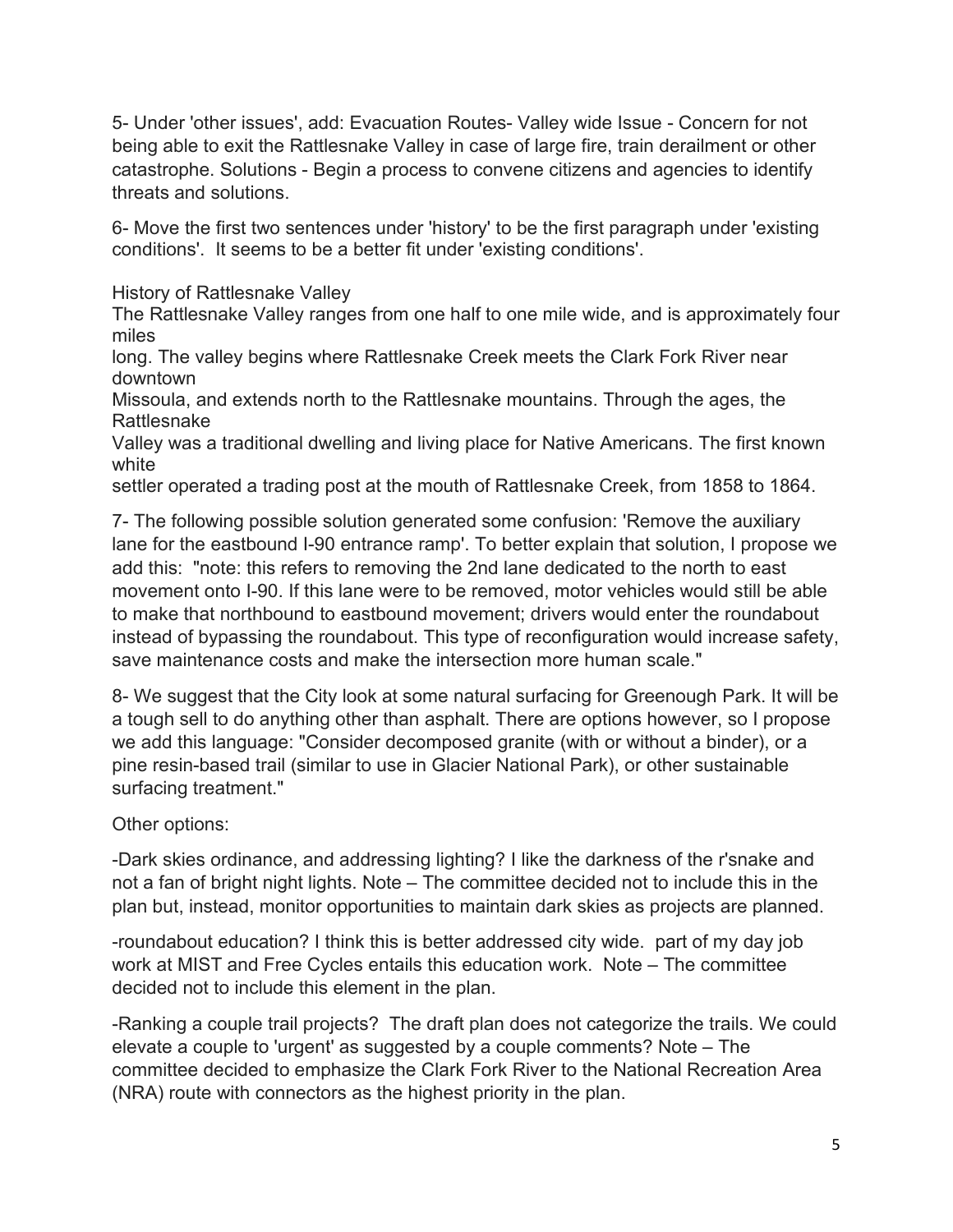-Dogs off leash? better addressed by city ordinance and city enforcement I think. Note – The committee decided not to include this in the final plan.

-No e-bikes on our trails? again, a city-wide ordinance and enforcement thing. Note - The committee decided not to include this in the final plan.

-Neighborhood street and school issues? The draft plan addresses some of it. The City is growing a Neighborhood Greenway Program. Maybe we just get on board with that later. Note – The committee decided to add a new first item to the Other Issues and Concerns section:

#### Neighborhood Greenway Program

Various locations where neighborhood streets are used to access schools Issue - Lack of safe and designated connecting routes to facilitate pedestrian and bicycle travel for students going to and from schools and parks. Solution - Construct and/or designate routes and segments as needed

#### **Looking ahead to possible improvements during the 2022 City of Missoula construction season**

Greenough Drive re-paving – Bob stated that Ben Weiss plans to conduct a public meeting to gather input for the project planning process.

Lincoln Hill Drive - The committee discussed the project to re-pave Lincoln Hills Drive from Sunflower Drive to September scheduled for the summer of 2022. This stretch is potentially hazardous for pedestrians and bicyclists because there are no sidewalks or bike lanes. The committee will discuss the project further and determine whether or not o provide input to the city staff.

Greenough Heights subdivision - Bob made the committee aware of the new Greenough Heights subdivision of 20 lots to be developed near Cherry Gulch along the east side of Greenough Drive just north of the guardrail. The project will include a new loop street with two intersections of Greenough Drive and 6' wide sidewalk along Greenough Drive with an additional 7' boulevard and curb. The design of the sidewalk, boulevard, curb, etc. could set a precedent for future improvements along Greenough Drive north of this development. As currently proposed, there would still be an approximately 700 foot gap between the new sidewalk section and the existing sidewalk and bike lane that terminates at the top of the Greenough hill south of the development. The project is currently being reviewed by the planning board and will go to the city council for approval.

The committee identified an opportunity to close the gap between the new sidewalk and bike lane and the existing sidewalk and bike lane to enhance safety for pedestrians and bicyclists.

Bob will draft a letter to the city staff for committee review.